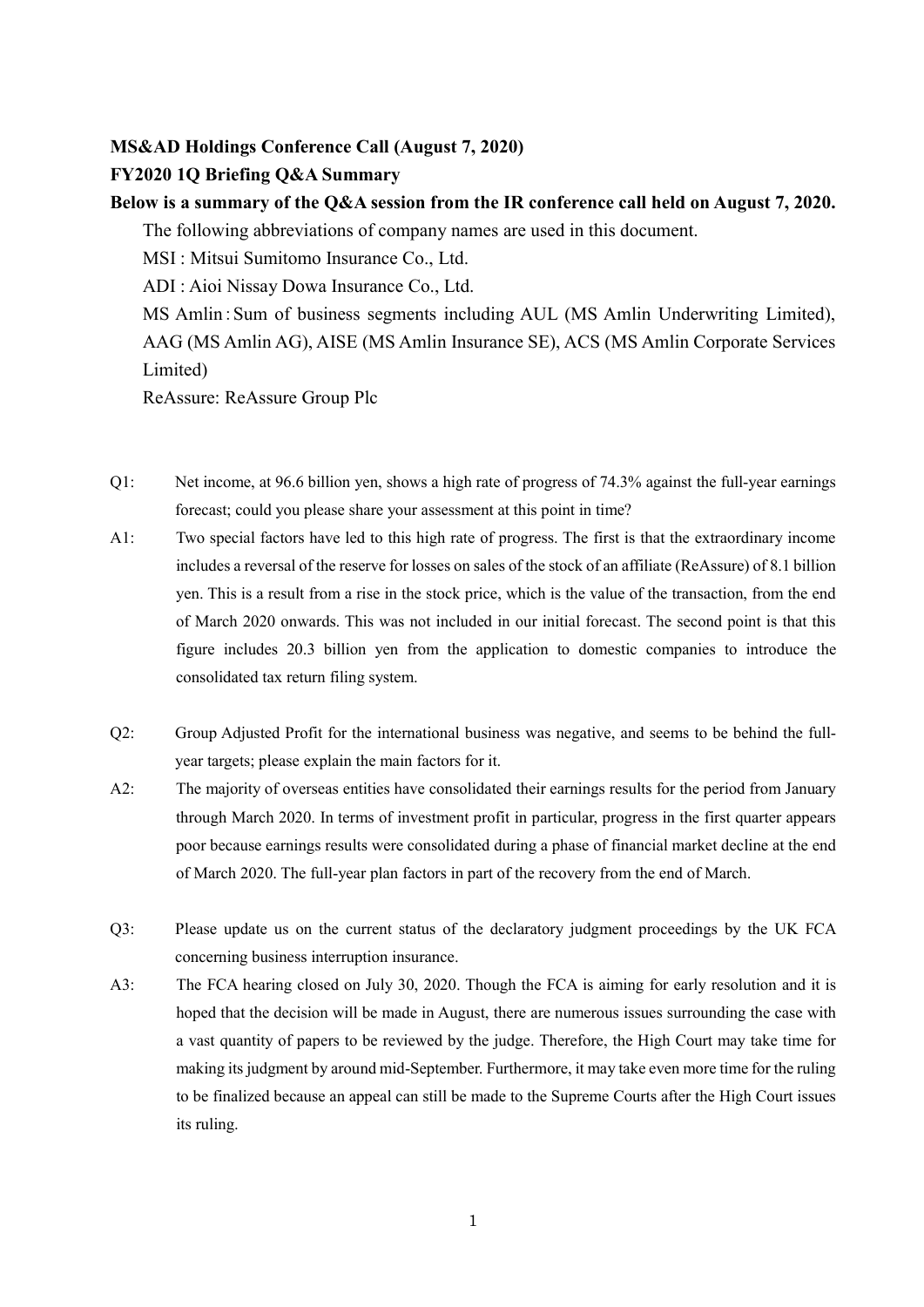Q4: Regarding the incurred losses related to COVID-19 listed on Page 12, the losses in the first quarter reached 14 billion yen, but I understand that the expected incurred losses for the full year were estimated at 20 billion yen, mainly in the international business. Has it progressed according to the initial forecast?

Furthermore, the companies that have accrued significant claims payments in the first quarter stand out a lot in Europe and the United States; has your outlook remained the same since you announced your full-year forecast three months ago?

Also, I understand that your company's policy is to quote based on clear contractual obligations for claims payments; please explain how much you think the 20 billion yen outlook might increase if you include the risk for areas of ambiguity in the contract.

A4: Progress in the first quarter was roughly as planned.

We are uncertain about the future outlook, as interpretations of the local policy wording are not clear. However, our policy interpretation remains unchanged, and we do not believe that we should change our outlook at this time.

As for the level of variability, for example, in the case of a directly underwritten contract for business interruption insurance in the UK we anticipate that the upward range would run into several billion yen. This would be the case even with a ruling that largely acknowledges the FCA's claims in a court case between the FCA and an insurance company within the UK.

In addition, reinsurance, credit/guarantee insurance, etc., will vary depending on the impact on future economic activities and policy interpretation decisions in each country, making forecasts more difficult. At the time of May's announcement, however, certain amounts were also priced in, and we do not believe that changing our outlook is currently warranted.

- Q5: I believe that the amount of incurred losses made by heavy rain in July 2020 still leaves some breathing rooms vs. the full-year natural catastrophes budget. Nevertheless, please tell us how much progress was made by the end of July.
- A5: For reference, the estimated amount of insurance claims made due to heavy rain in July 2020 is shown on Page 12 of the document. The amount is expected to reach 28–33 billion yen on a basis of 100% original insurance, and excluding contracts that feature another company as the lead underwriter. Since it is based on 100% original insurance, adding reinsurance will reduce the amount, which also includes the share of co-insurance with other companies.
- Q6: The EI loss ratio for domestic automobile insurance during April–June has improved significantly as described on Page 15 of the document. Please tell us if there are any areas performing better than expected in terms of profit compared to the full-year outlook. Furthermore, I understand that the EI loss ratio for MSI's automobile (bodily injury) was calculated with a simplified method using the most recent year's loss ratio. Is this correct?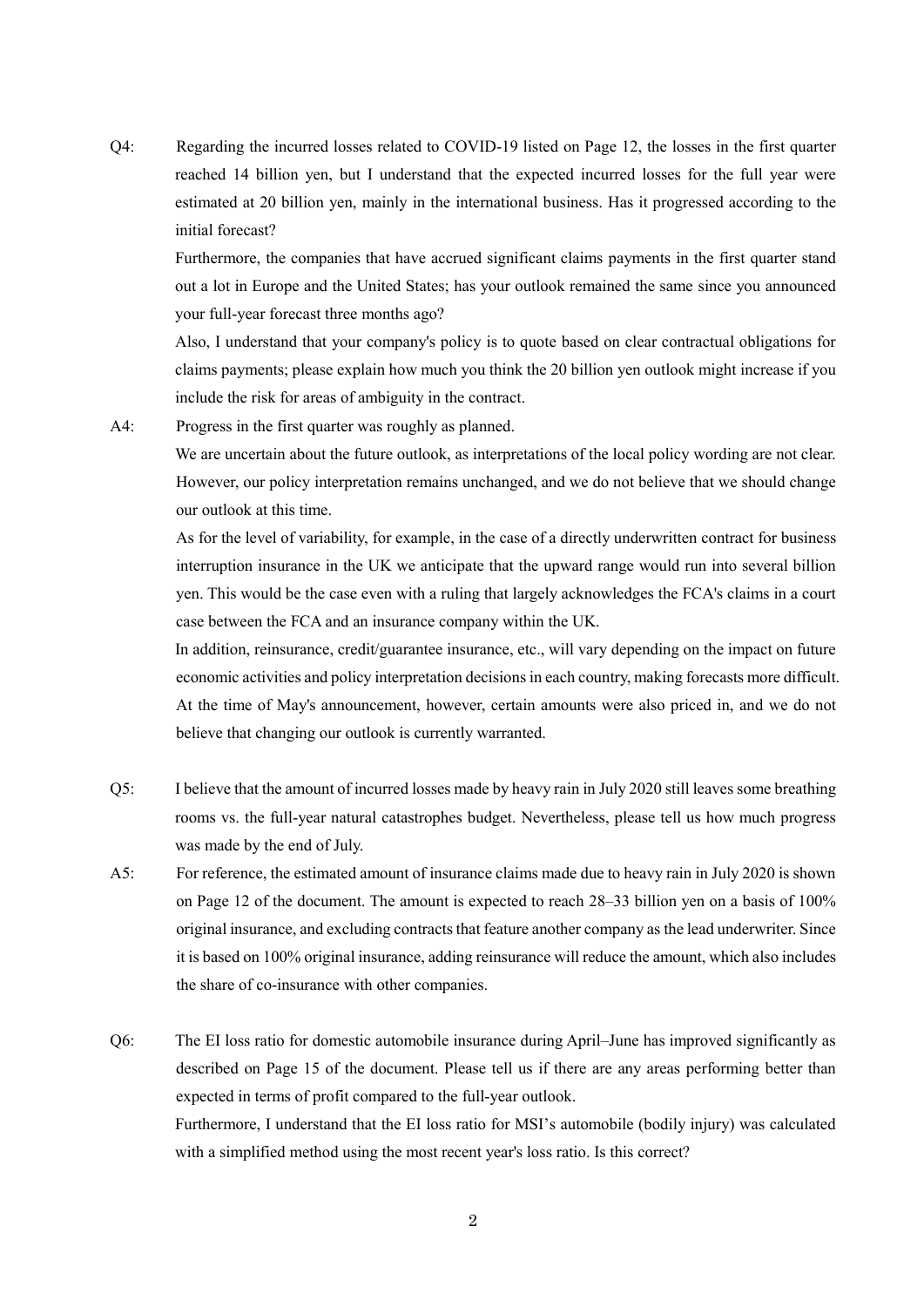A6: The EI loss ratio for automobile insurance was lower than predicted, as the number of accident cases has decreased more than we expected. In full-year terms, however, a substantial portion of these benefits will not directly boost financial accounting profits on an incurred basis due to a fall in the reversal of catastrophe reserves.

While we are using a loss ration method-based simplified method to calculate quarterly incurred losses for MSI, this time around we have adjusted automobile insurance (bodily injury) and personal accident insurance to reflect the current reduction in the number of accident claims received.

- Q7: The costs of reinsurance were concentrated in the first quarter of the year last fiscal year. Is the same thing happening this fiscal year?
- A7: Out of the 20 billion yen reinsurance cost increase stated in the term-beginning performance forecast, there was a 10 billion yen increase in reinsurance premiums in the first quarter due to the large amount of semi-annual premiums.
- Q8: Based on the first quarter's results, what is the full-year outlook for insurance premiums for overseas insurance subsidiaries?
- A8: The insurance premiums for overseas insurance subsidiaries in the first quarter are currently progressing on the initial plan. For full-year insurance premium forecasts, we took into account some degree of impact of COVID-19 at the beginning of the year, but there is no indication of an extreme drop in insurance premiums so far.
- SQ8: Premium incomes from European insurance subsidiaries has fallen by approximately 9%. Am I correct in my understanding that the fall into the negative range despite the rate increases was due solely to ongoing review into unprofitable businesses?
- SA8: For insurance premiums in Europe, withdrawal from unprofitable businesses and non-core fields has been the main causes of the decline in premium incomes despite the higher rates and other factors.
- Q9: What are the reasons for the deterioration of EI loss ratios for "Other" and "Marine" at both non-life insurance companies?
- A9: For "Other" which includes Specialty Insurance Products, this was due to the increase in large accidents for MSI and ADI, as well as to a higher impact of the strong yen on foreign currency reserves, lower incurred losses, in the first quarter of the previous year. Incurred losses for "Marine" insurance have been calculated using the average loss ratio over the past three years. The loss ratio for the last fiscal year was high due to large losses, and it seems to have fallen compared with the previous year.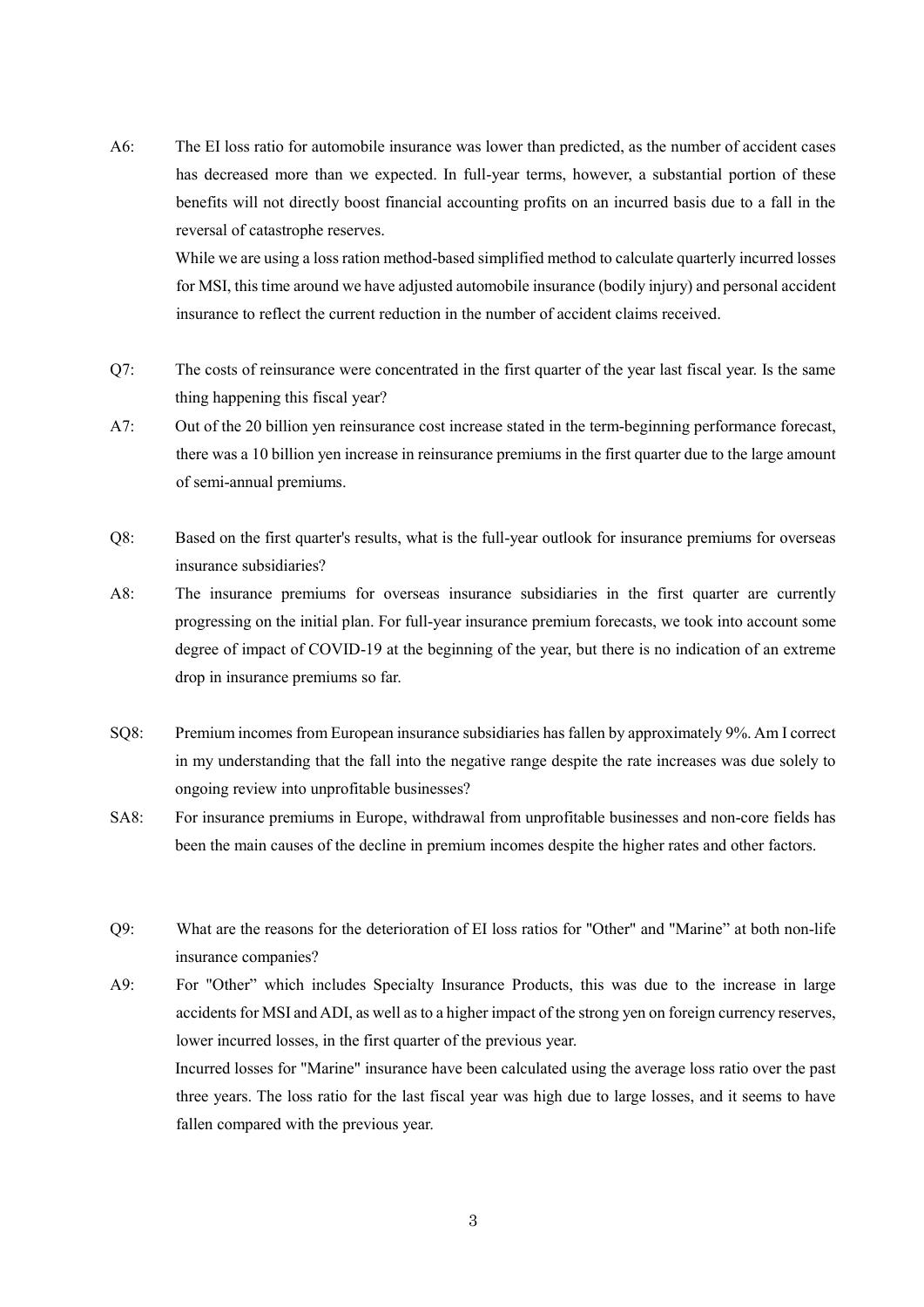- Q10: For automobile insurance, EI loss ratios have improved by 7 points, but WP, Written Paid basis loss ratios have only improved by 4 points. What is the reason for this gap?
- A10: The EI loss ratio is calculated on an occurrence basis, and is therefore an indicator that becomes apparent before the WP loss ratio. We are still making payments even as we continue to deal with COVID-19, so expect the WP loss ratio to drop in the future.
- Q11: I believe the outlook for the increase in reinsurance costs over the full year was approx. 20 billion yen. Does the 14.6 billion yen impact of leveling the reinsurance costs on the graph include one quarter of the increase over the full year (approx. 50 billion yen)?
- A11: The impact of leveling the reinsurance costs shown on the graph on Page 9 has been calculated by revising the calculation method of earned insurance premiums recorded on a quarterly basis from ELC reinsurance contracts whose liability period ends with the fiscal year. Yearly results are not affected. The annual increase in reinsurance costs (earned insurance premiums) is estimated to be approx. 20 billion yen. The increase in reinsurance costs in the first quarter will therefore be approx. 5 billion yen as a result of leveling. These 5 billion yen are included in the 14.6 billion yen impact of leveling.
- Q12: What caused the negative net income for the international life insurance companies as described on Page 18?
- A12: Many overseas companies consolidate their earnings results in March, and were heavily affected by the fluctuations in the financial markets in March this year. Some overseas life insurance companies use accounting processes that directly reflect fluctuations in market prices in their PL, and that effect is included here.
- Q13: Regarding the effect of COVID-19, the impact on net profits and the amount of claims payments were generally in line with the amounts forecast at the beginning of the term. That said, could you tell us if there is any indication of an increase, or even a risk of a slight decrease, based on the current environment for investment income?
- A13: The impact of COVID-19 on investment income was originally forecast at -60 billion yen for domestic and overseas combined at the beginning of the term. Domestically, as stock prices have also risen more than they were expected to in the start-of-term forecast, investment income has risen slightly higher than were forecast at the beginning of the year, and is holding steady.

Overseas, however, there are some subsidiaries which use accounting processes that reflect market price fluctuations directly into the PL, and although the company is currently in line with the performance expectations of a steady improvement in the operating environment from the end of March, the risk of fluctuations remains unchanged.